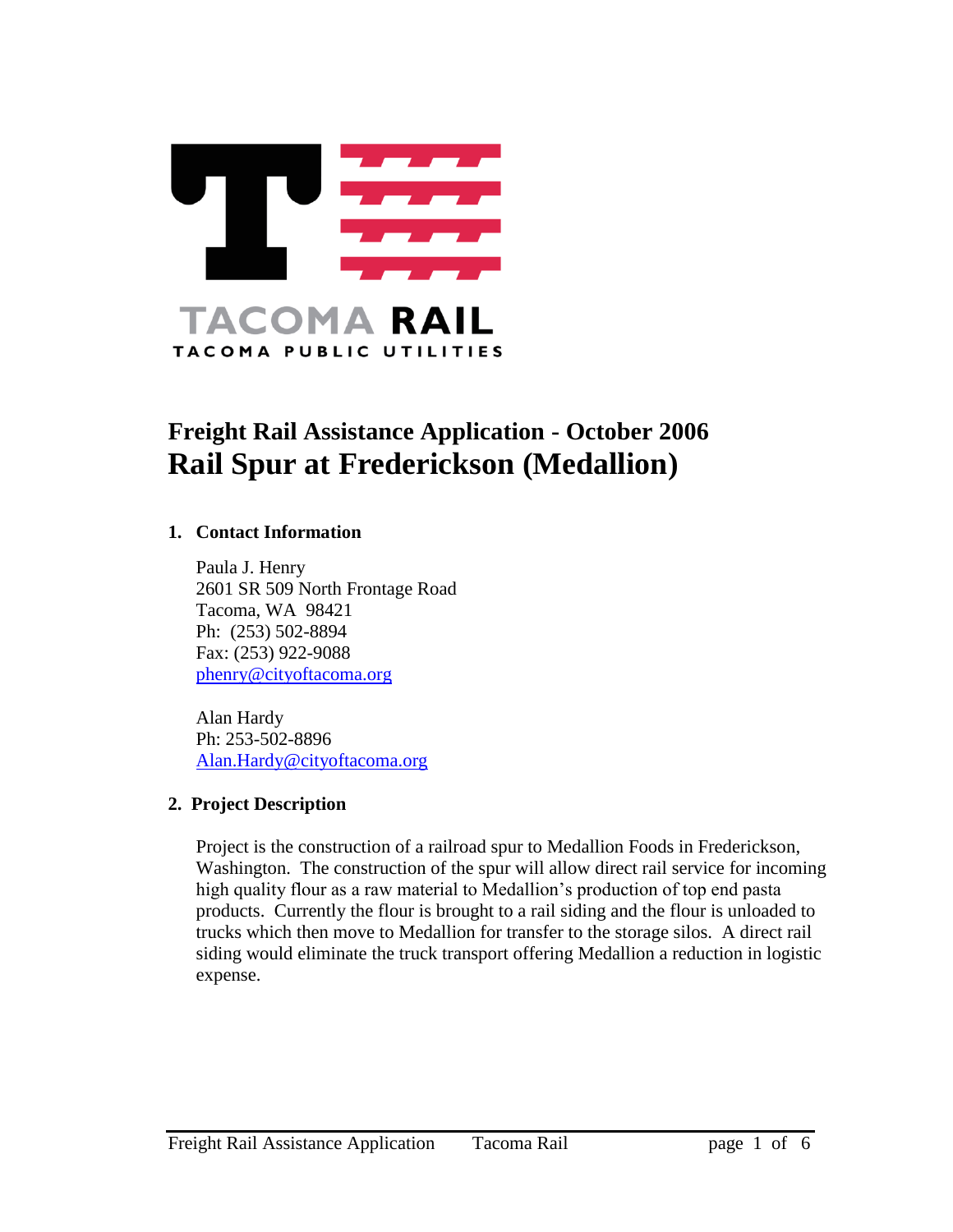

# **3. Project Schedule**

| <b>Project Milestone</b>                                      | <b>Month/Year</b> |
|---------------------------------------------------------------|-------------------|
| Complete project definition                                   | March 2007        |
| Begin preliminary engineering                                 | <b>July 2007</b>  |
| Complete environmental documentation                          | <b>NA</b>         |
| Complete right of way certification (may include acquisition) | <b>NA</b>         |
| Start construction                                            | November 2007     |
| Construction compete and project functionally operational     | February 2008     |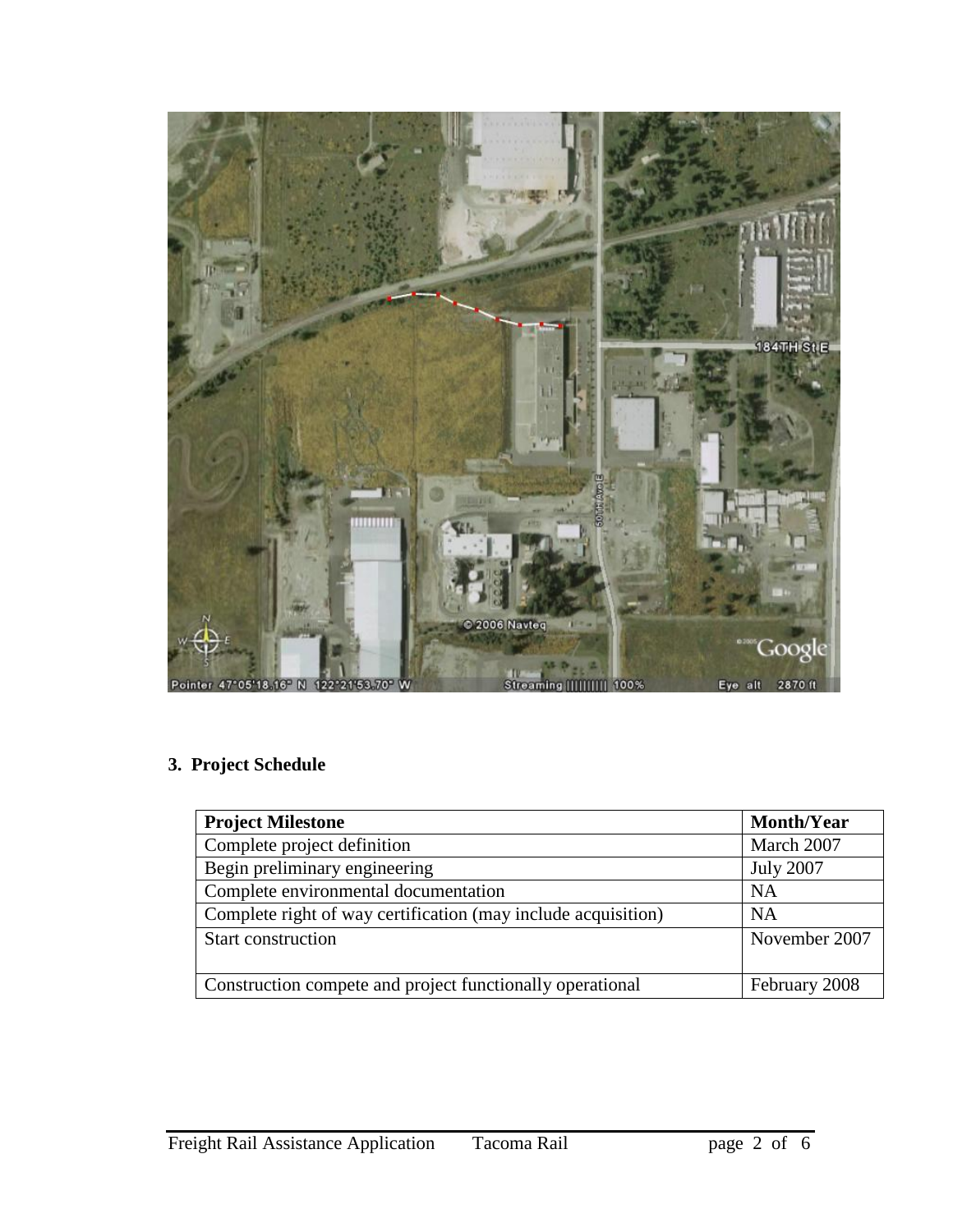

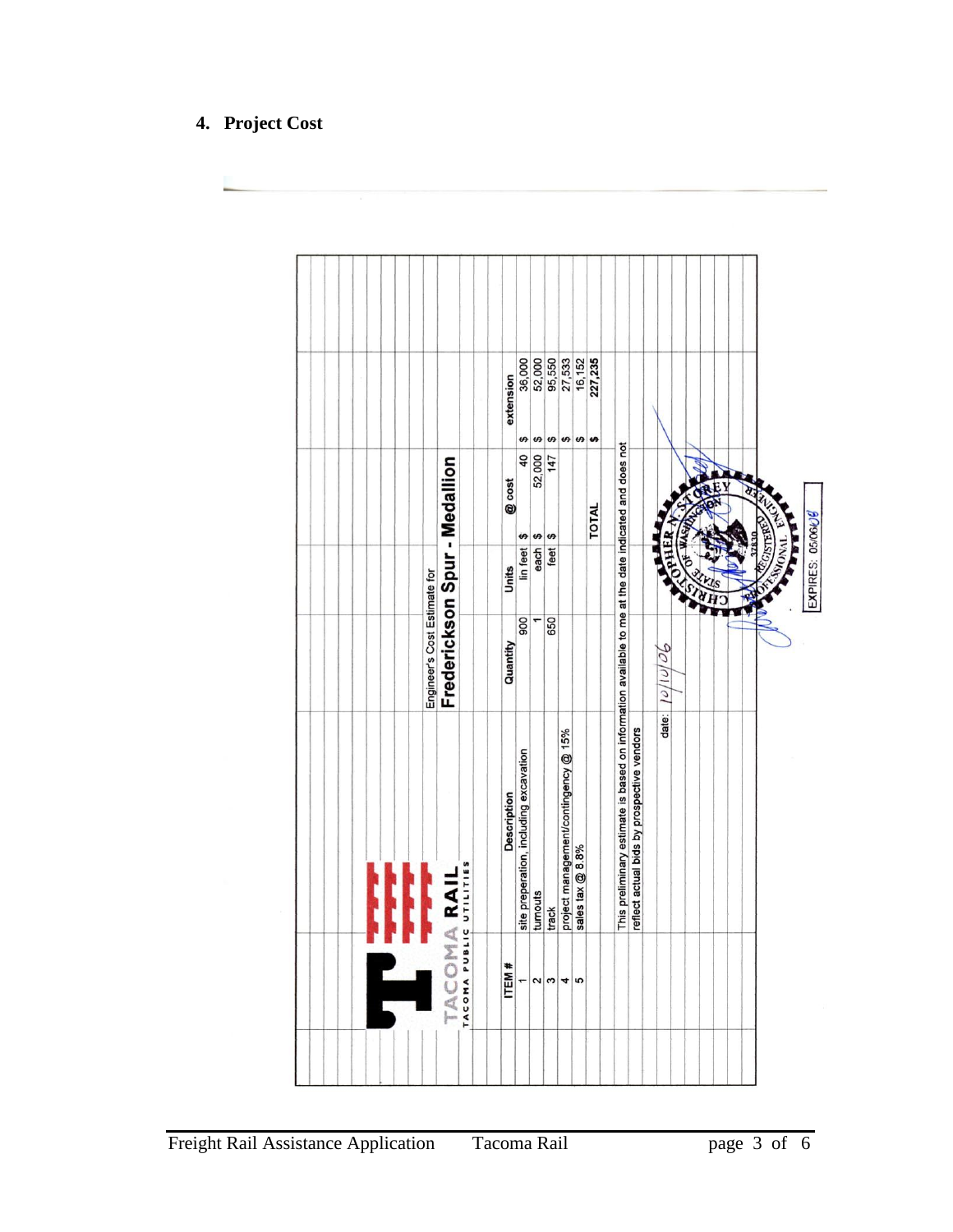#### **5. Proposed Funding**

As part of the original purchase of the land from the Port of Tacoma, the Port has reserved \$75,000 for the construction of railroad access.

| <b>Funding Source</b>         | <b>Public or Private</b> | <b>Cash or In-Kind</b> | <b>Amount</b> |
|-------------------------------|--------------------------|------------------------|---------------|
| <b>Local – Port of Tacoma</b> | <b>Public</b>            | Cash                   | \$75,000      |
| <b>Local - Other</b>          |                          |                        |               |
| Railroad – City of Tacoma     |                          |                        |               |
| <b>WSDOT</b>                  | <b>Public</b>            | Cash                   | 102,235       |
| <b>Federal Funds</b>          |                          |                        |               |
| <b>Other - Medallion</b>      | <b>Private</b>           | Cash                   | 50,000        |
| <b>Total</b>                  |                          |                        | \$227,235     |

#### **6. Reduced Road Impacts**

Minimal from current operations.

#### **7. List of Shippers**

Medallion/Pendelton 436 West Highway 26 Black Foot, Idaho 83221

# **8. Safety**

Not applicable.

# **9. Rail Delays**

Not applicable.

#### **10. Preservation of Rail Line**

Increased business will increase the long-term viability of the Tacoma Rail Mountain Division.

# **11. Environmental Impacts**

Minor reduction in truck traffic.

# **12. Geographical Balance and Support for Regional Economies**

Having an active food manufacturer helps the region.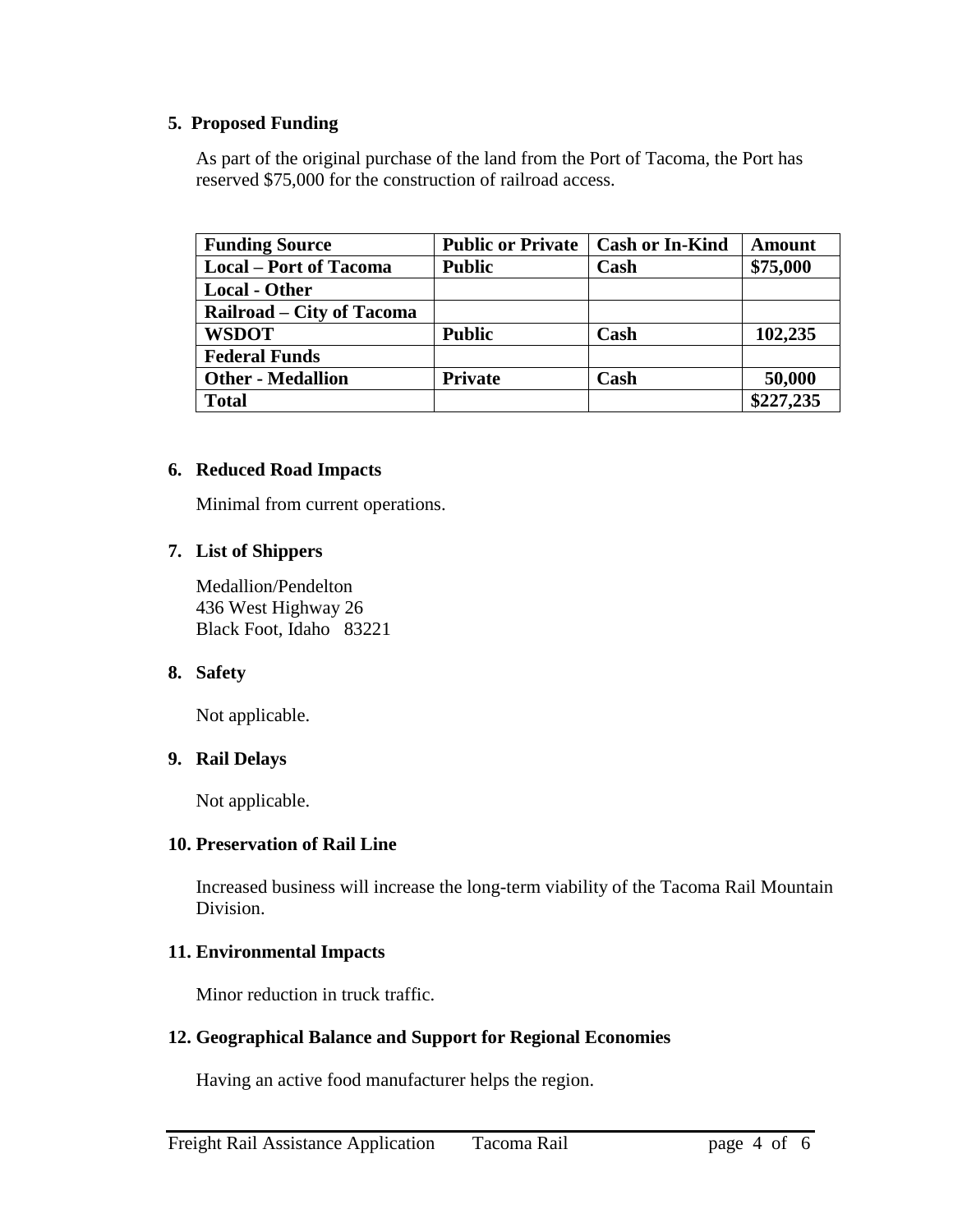#### **13. Project Business Plan**

#### **Management Team**

**Paula J. Henry** is the railroad's Superintendent / Chief Operating Officer and has worked at Tacoma Rail since 1998 – as Superintendent since December 2005 and previously as Assistant Superintendent. Prior to working at Tacoma Rail, Ms. Henry held a number of administrative, planning and project management positions within City of Tacoma government since 1985. Ms. Henry is a graduate of Western Washington University in Bellingham, Washington with a bachelor's degree in regional urban planning. She currently holds an executive seat for the Board of Directors of the American Shortline Railroad Association. Ms. Henry is a member of the National Association for Railroad Female Executives, the National Association for Female Executives, Bates Technical College Foundation Board of Directors, and the World Trade Center. She has been a certified and licensed locomotive engineer.

**Dan Burns** is Assistant Superintendent and heads the Network Operations for all three Tacoma Rail divisions. He joined Tacoma Rail in early 2006 following 30 years of varied experience on the Milwaukee and the Burlington Northern Santa Fe class I mainline railroads. His railroad assignments have spanned the western United States in such varied positions as Region Service Performance Manager, Director of Administration, Manager Dispatcher Performance and various operating department positions. Most recently he spent 5 years as the Terminal Manager in Tacoma for the BNSF. He has been a certified and licensed locomotive engineer.

**Alan Hardy** is the railroad's Roadmaster and Mechanical Department Manager (Section Manager, Mechanical and Construction) and has worked for Tacoma Rail since August of 2004. Before coming to Tacoma Rail, Mr. Hardy worked 9 years for the nation's largest and the world's 2nd largest railroad track equipment manufacturer and contract services company as supervisor and manager assigned to the Union Pacific and Burlington Northern Santa Fe railroads in large scale construction and maintenance contracts. Before that he worked for a very successful short line railroad owned by and serving a Fortune 500 paper company in Northwest Florida. He held the positions of Signal Maintainer, Assistant Roadmaster and Roadmaster during his 21 year career there. Mr. Hardy graduated from Wallace Community College in Dothan, Alabama with a two year technical degree in electronics. Mr. Hardy has completed a variety of railroad related courses and seminars and has been a member of the American Railway Engineering and Maintenance-of-Way Association since 1982.

# **Business Approach**

Our strategic mission at Tacoma Rail is to deliver the best rail service possible by providing a switching operation that is safe, cost competitive, reliable and efficient.